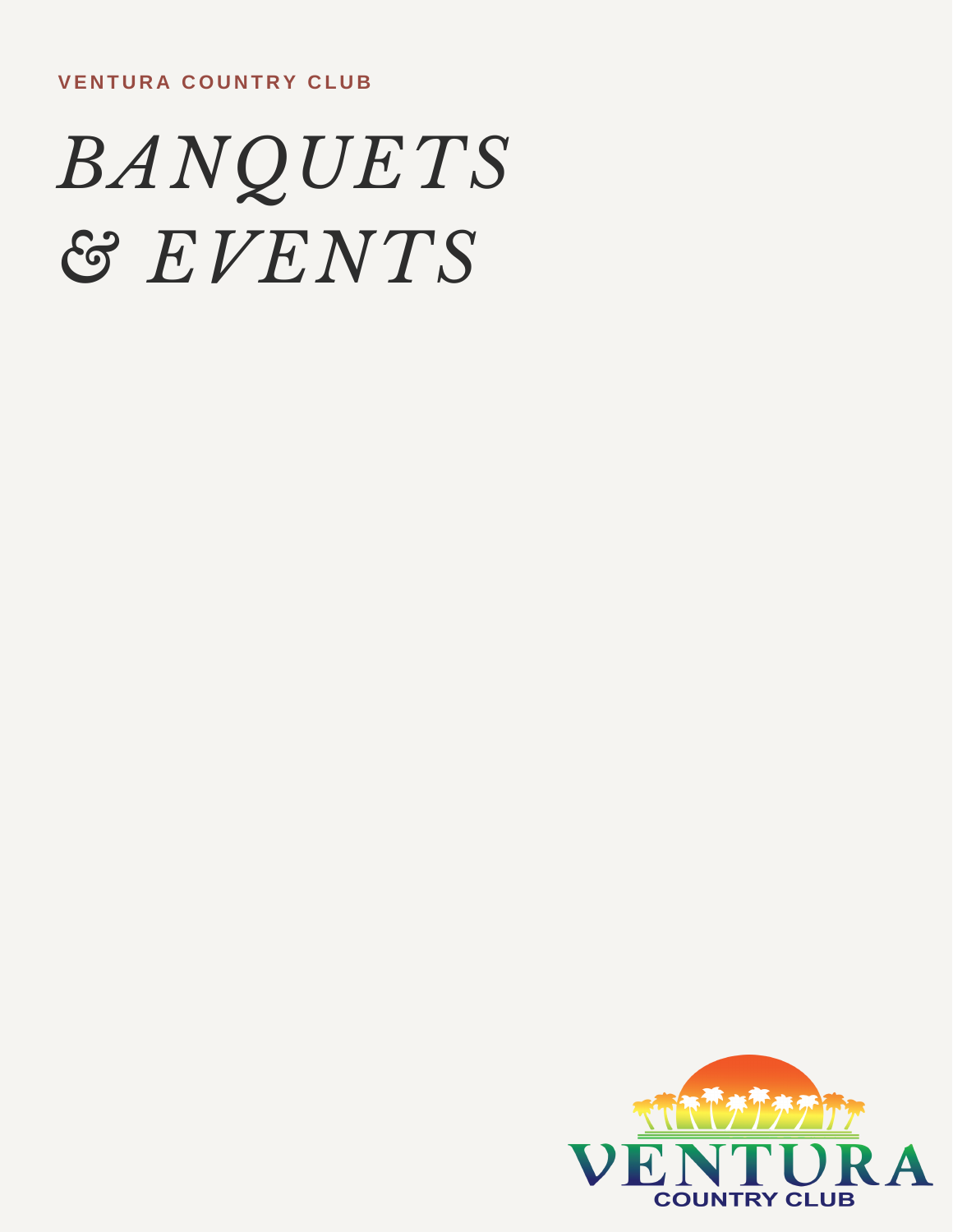# *EVENTS*

### **SPACES**

# GRAND BALLROOM

4 hours, tables with 8 chairs each, white linen tablecloths, audio visual, dance floor, up to 100 people

750.00

# COURSE VIEW DINING ROOM

4 hours, tables with 4 chairs each, white linen tablecloths, audio visual, up to 50 people

350.00

these spaces can be combined

#### MAPLE ROOM

4 hours, tables with 4 chairs each, white linen tablecloths, up to 35 people

250.00

#### WATERFRONT GAZEBO

perfect for ceremonies, outdoor seating options available

250.00

## **LOCATION**

#### 6 MILES FROM ORLANDO INTL AIRPORT

We are centrally located 13 minutes from the airport, and 15 minutes from Downtown Orlando

## PRIVATE GATED ACCESS

The property has 24 hour security at 2 manned gates

# GOLF COURSE VIEWS

All of our event space is inside of the Ventura Country Club Clubhouse, we are never more than a few steps from one of the highest rated golf courses in Orlando.

### IN-HOUSE CATERING

Our culinary team is consistently exceeding expectations.

#### PROFESSIONAL STAFF

The service staff has years of tenure in the field of hospitality

### DAILY MANICURED GROUNDS

The club and course have daily landscape treatments to keep the grounds pristine

#### PREFERRED VENDORS

The preferred vendors at Ventura Country Club have been working with us at this venue for years. All of them are well equipped to advise on the best fit for most events.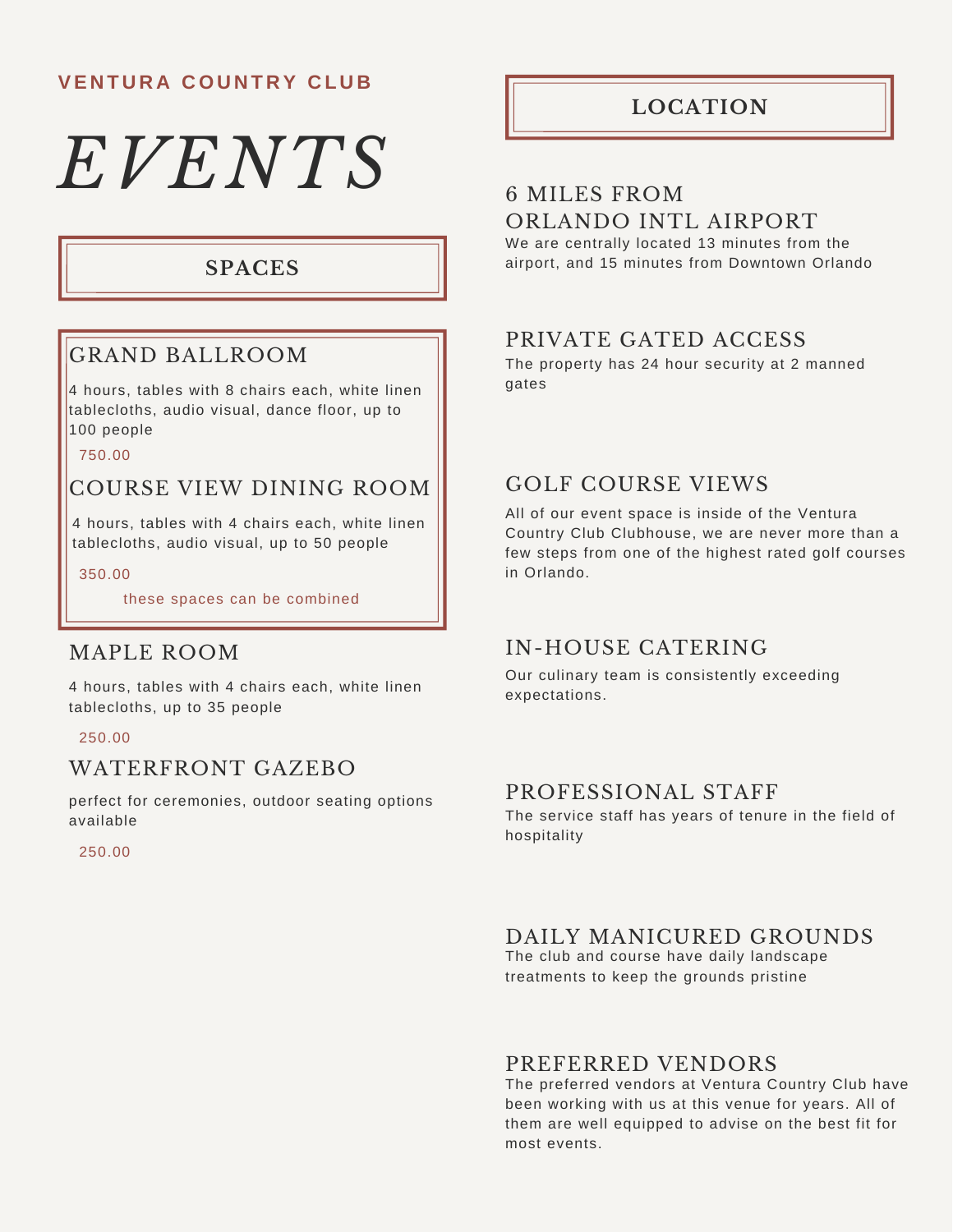# *DINE*

All Prices are per person with a minimum of 20

# **BREAKFAST**

# VENTURA TEE OFF

Freshly Squeezed Orange Juice Fresh Seasonal Fruit Assorted Warm Pastries Scrambled Eggs Bacon & Breakfast Sausage House Breakfast Potatoes Freshly Brewed Coffee

#### 25.00

# **LUNCH**

### RAINTREE

Chef's Soup of the Day, Sliced Ham, Turkey, Roast Beef, Lettuce, Tomato, Onion, Provolone, Cheddar, Swiss, Mixed Greens Salad, Assorted Sliced Breads, In-House Bags of Chips

#### 15.00

# SOUTHPOINTE

Mixed Greens Salad, In-House Bags of Chips, Cheese Burger Sliders, BLT Sliders, Pulled Pork Sliders, Chicken Salad Sliders, Chef's Soup of the Day

24.00

### WESTRIDGE

Chef's Soup of the Day, Mixed Greens Salad, In-House Bags of Chips, 8oz Burgers, Lettuce, Tomato, Onion, Provolone, Cheddar, Swiss, Quarter Pound Hot Dogs, Relish, Mustard, Burger Bun, Hot Dog Bun

#### **DINNER**

### THE RESERVE

Carved Prime Rib or Whole Tenderloin, Bourbon-Glazed Salmon, Crisp Iceberg Wedge, Roasted Asparagus, Herb-Roasted Fingerling Potatoes, Sautéed Wild Mushrooms, French Dinner Rolls

#### 58.00

#### SHADYBRANCH

House-Smoked St. Louis Pork Ribs, Roasted BBQ Chicken, Southern Dirty Rice, Sweet Jalapeño Corn Bread, Caramelized Bacon Brussel Sprouts, Classic Memphis-Style Coleslaw

#### 31.00

#### OASIS

Roasted Pork Loin Medallions, Traditional Rustic Cioppino, Tuscan Baked Ziti, Parmesan Roasted Cauliflower, Sliced Fresh Italian Loaf, Housemade Caesar Salad

#### 40.00

# **ENHANCEMENTS**

All Prices are per 50 person portion

### FARM FRESH VEGETABLES

Herb Ranch, Chunky Blue Cheese

125.00

### CHEF'S SELECTED CHEESES

Various Fruits, Artisanal Crackers, Seasonal Fruit Chutney

#### 135.00

# RUSTIC CHARCUTERIE

Artisanal Crackers, Marinated Olives, Pepperoncinis, Cherry Tomatoes

145.00

21.00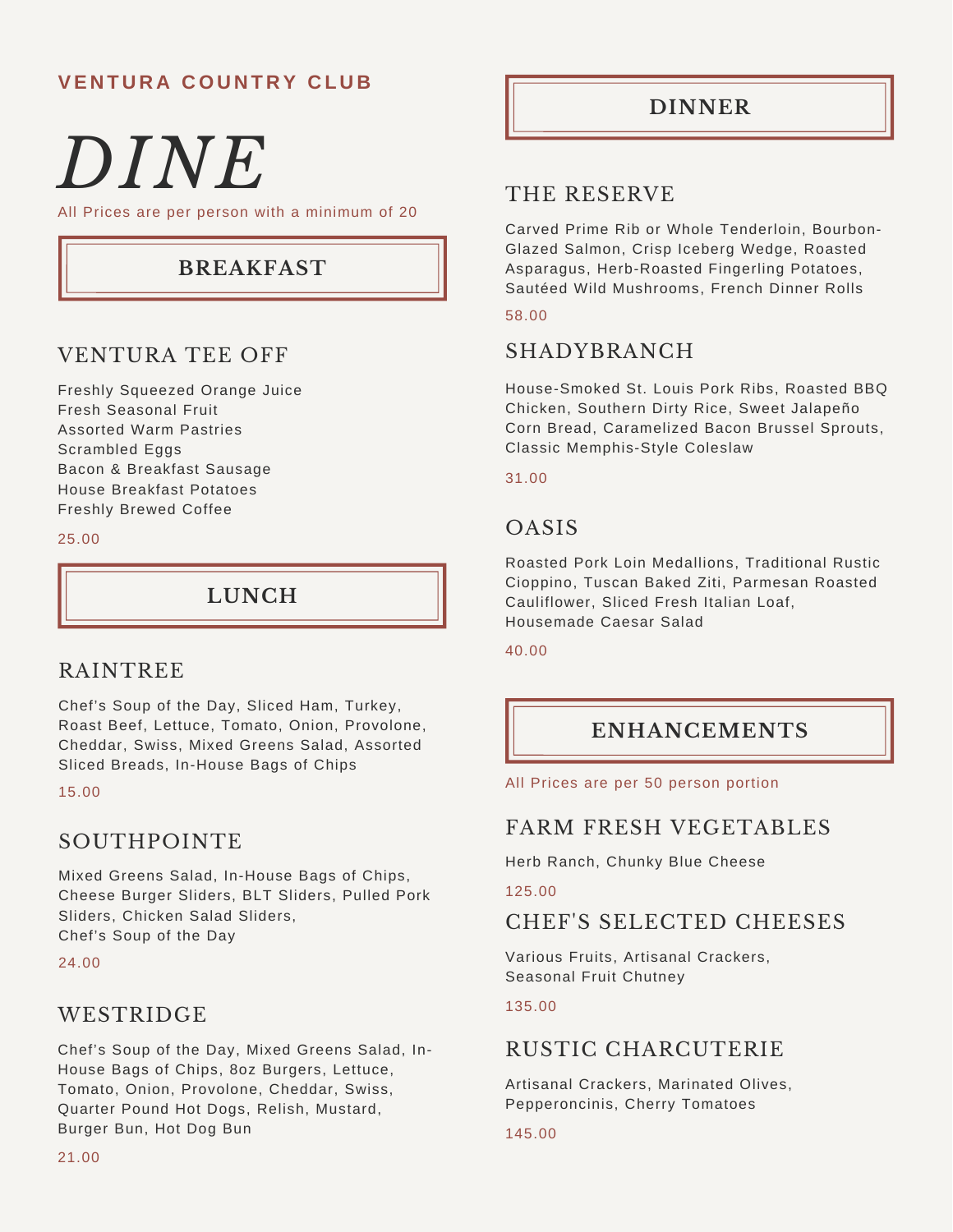# *PLATED*

All Prices are per person with a minimum of 20

# **LUNCH**

Plated Lunches are served with Iced Tea and Water

# HALFWAY HOUSE

#### **1 of each**

**Choice of Soup** Mushroom Bisque, French Onion, or Butternut Squash Soup

**Choice of Sandwich** Pressed Half Italian Hoagie, Ultimate BLT, or House Smoked Pork Sandwich

25.00

# **DINNER**

Plated Dinners are served with Choice of Soup, or Starter Salad, Freshly Made Rolls, Choice of Dessert And Coffee, Iced Tea, and Water

# BAKED FLORIDA GROUPER

Spanish Chorizo Rice, Peas, Broccolini, Green Beans, Chives and Smoked Paprika Tomato Broth 65.00

### CHAR-GRILLED NY STRIP

Rustic Potato Gratin, Roasted Vegetable Medley, Blistered Tomatoes, Zinfandel Bordelaise, Rosemary Beurre Blanc

#### 55.00

# WHISKEY BRINED CHICKEN BREAST

Roasted Potato, Mushroom and Kale Hash, Charred Pearl Onions, Maple Jus

#### 50.00

### **DINNER**

Plated Dinners are served with Choice of Soup, or Starter Salad, Freshly Made Rolls, Choice of Dessert And Coffee, Iced Tea, and Water

### GRILLED SALMON FILET

Charred Peaches, Roasted Cauliflower, Parsnip Shallot Purée, Honey Rosemary Beurre Blanc 54.00

# ROASTED AND CARVED PRIME RIB

Double Baked Buttermilk Potatoes, Green Bean Almondine, Roasted Cippolini Onions, Au Jus 60.00

#### MARINATED PORK CHOP

Braised Red Cabbage, Apple Gastrique, Warm Fingerling Potato Salad 58.00

# DIJON HERB CRUSTED CHICKEN BREAST

Mushroom Risotto, Grilled Asparagus, Heirloom Carrots, Marsala Wine Reduction

#### 51.00

# HAND CUT PORK BELLY

Plantain Croquette, Salsa Verde, Jicama 56.00

### **RATATOUILLE**

Roasted Eggplant, Zucchini, Tomatoes, Peppers, Garlic, Herbed Couscous 45.00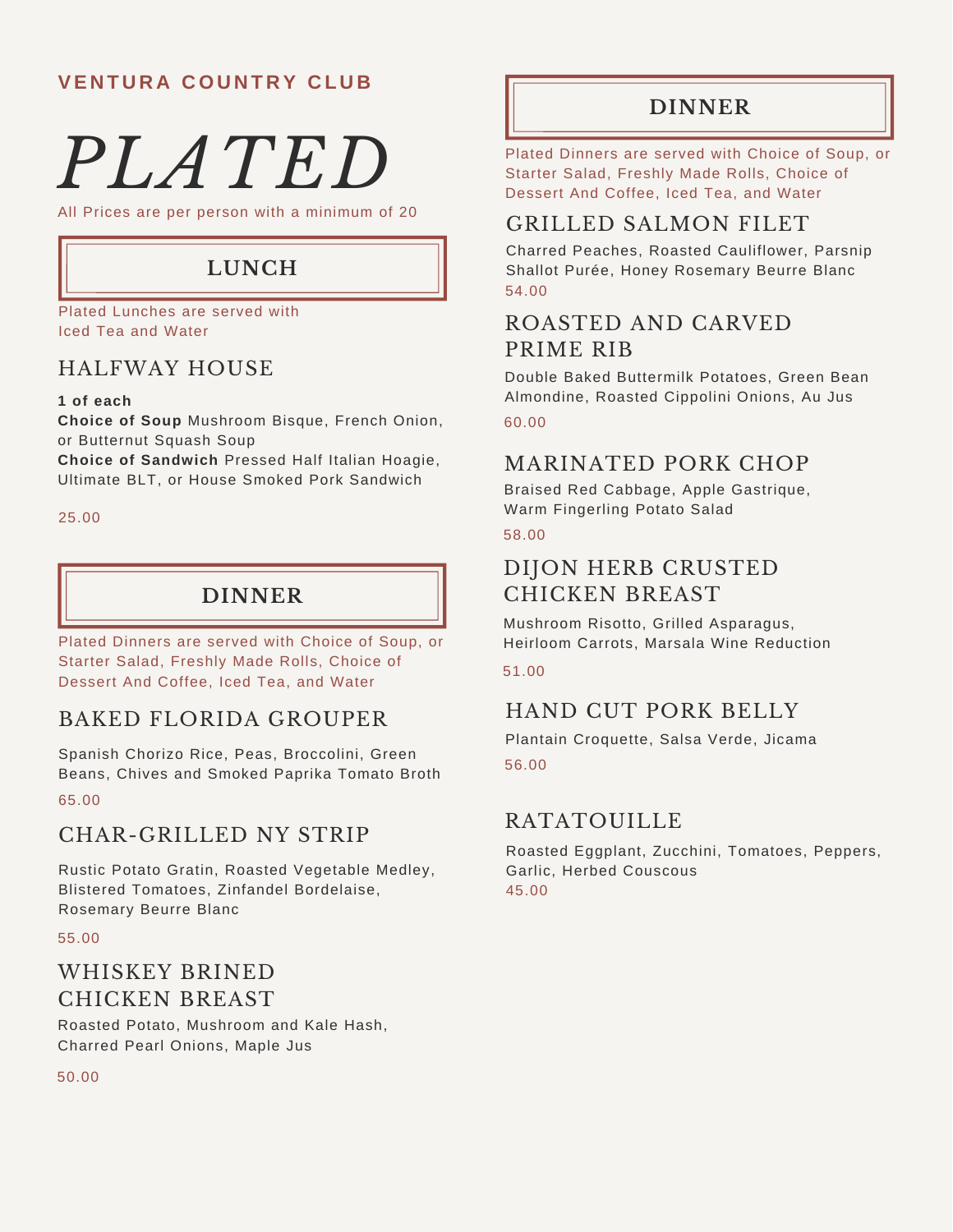# *ADD*

# **COLD APPETIZERS**

Priced per 50 pieces

### CAPRESE SKEWERS

Balsamic Glaze 75.00

### **BRUSCHETTA**

Fresh Tomato, Crostini

75.00

## SHRIMP COCKTAIL

Zesty Cocktail Sauce, Lemon, Tabasco 125.00

# BBQ CHICKEN SALAD

Cilantro Corn Relish, Crispy Pita Point 125.00

| <b>SALADS</b>      |       |  |
|--------------------|-------|--|
| <b>HOUSE SALAD</b> | 12.00 |  |
| <b>CAESAR</b>      | 12.00 |  |
| <b>POTATO</b>      | 6.00  |  |
| <b>FRUIT</b>       | 8.00  |  |
| <b>COLESLAW</b>    | 5.00  |  |
|                    |       |  |

# **HOT APPETIZERS**

Priced per 50 pieces

# TRADITIONAL WINGS

Choice of BBQ, Buffalo, Sweet Thai Chili 95.00

# JALAPEÑO POPPERS

Ranch

75.00

### COCONUT SHRIMP

Sweet Thai Chili 80.00

# MEATBALL BAR

BBQ, Marinara, Teriyaki 80.00

# QUESADILLAS

Choice of Chicken, Beef, Cheese 75.00

# TOSTONES

Fresh Plaintains

75.00

# **DESSERT**

#### Priced per 50 pieces

# HOUSE BAKED COBBLER

Chef's Seasonal Cobbler 115.00

COOKIES AND BROWNIES

Assorted Cookies and Brownies

115.00

NEW YORK STYLE CHEESECAKE

Mascerated Berry Topping

150.00